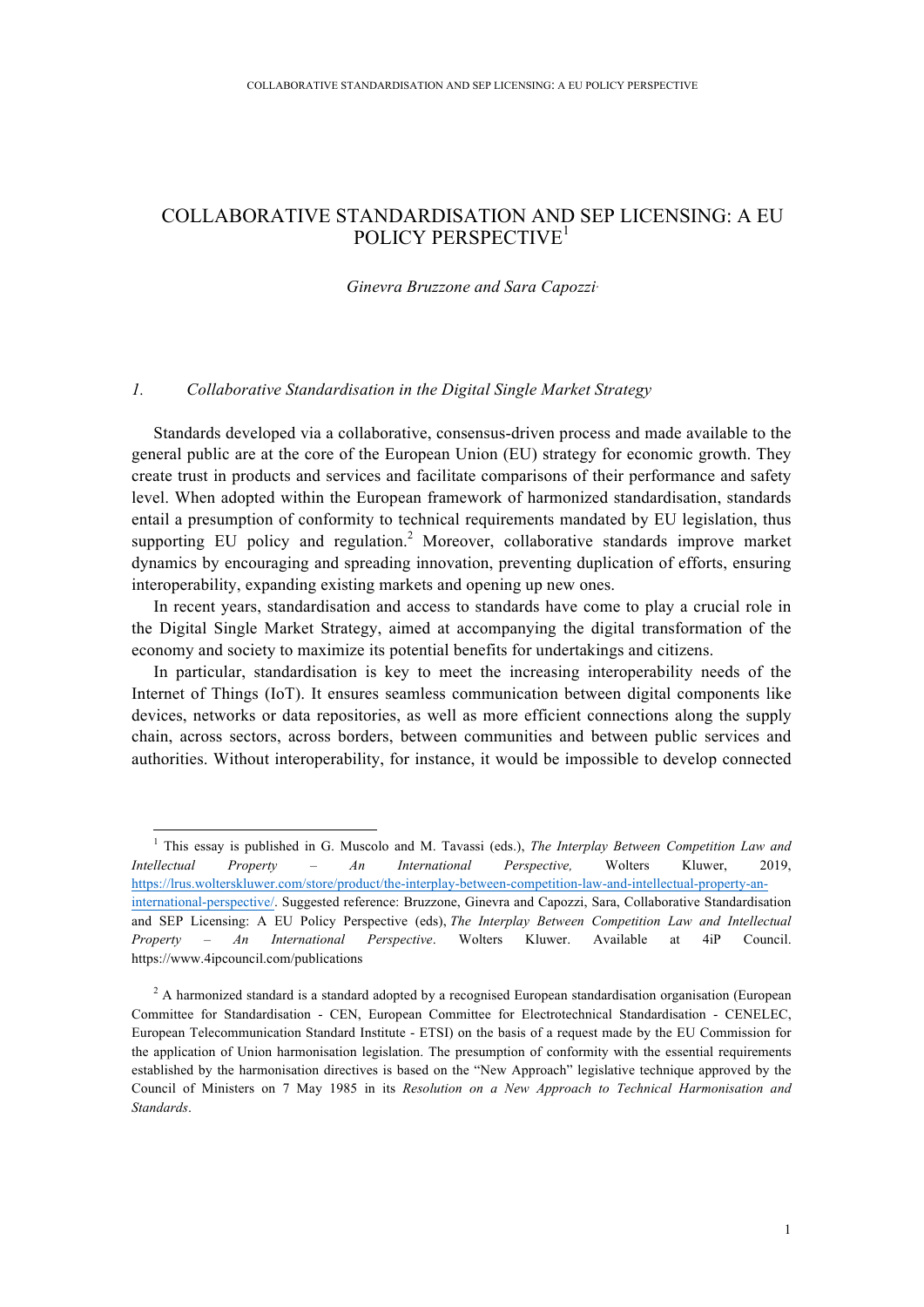cars and, according to some estimates, 40 % of the potential benefits of the IoT would not be attained.<sup>3</sup>

However, digital developments raise specific challenges for standardisation policy. The pace and scope of the digital transformation necessitates flexible and sufficiently fast standardisation processes. The setting of standards for the next generation of communication technologies (5G) and the IoT requires the cooperation of different standard development organisations (SDOs) and groups. Moreover, with the IoT, an unprecedentedly broad set of sectors and enterprises, including players who are unfamiliar with the traditional information and communication technology (ICT) business, will need access to standardised technologies and thus will be involved in standard essential patent (SEP) licensing negotiations.

In this context, in the Digital Single Market Strategy, the European Commission stresses the importance of standardisation policy and a balanced and efficient framework for the licensing of SEPs for the competitiveness of the European economy.<sup>4</sup>

While acknowledging that standardisation will remain primarily industry-led, voluntary and consensus-driven, the Commission has identified a set of ICT standardisation priorities for the Digital Single Market, with the aim of fostering new initiatives and stronger cooperation between standardisation organisations in the ICT area.<sup>5</sup> The priority areas include cloud computing, IoT, 5G communication networks, cybersecurity and big data technologies, which are considered the building blocks of the Digital Single Market. Since technologies converge, a European leadership in standard setting for the building blocks would entail benefits in several other areas, such as eHealth, smart energy, intelligent transport systems, advanced manufacturing, smart homes and cities and smart farming.

At the same time, in order to deal with the increasing complexity of the standards landscape, the Commission encourages the mapping of all the relevant standardisation initiatives in the different areas, so as to avoid duplication of efforts, reach a better coordination, identify standardisation gaps and thus improve the effectiveness of standardisation policy.<sup>6</sup>

As to the intellectual property (IP) policies of standard development organizations and SEP licensing, the Commission envisages a 'fast, predictable, efficient and globally acceptable licensing approach which ensures a fair return on investment for SEP holders and fair access to SEPs for all players, especially SMEs'.<sup>7</sup>

 <sup>3</sup> McKinsey Global Institute (2015), *The Internet of Things: Mapping the Value Beyond the hype*. According to this report, by 2025 the potential economic impact of IoT worldwide ranges from USD 3.9 trillion to USD 11.1

trillion per year.<br><sup>4</sup> Communication from the Commission, *A Digital Single Market Strategy for Europe*, COM(2015) 192 final.<br><sup>5</sup> Communication from the Commission, *ICT Standardisation Priorities for the Digital Single Ma* COM(2016) 176 final.

<sup>6</sup> For instance, the Commission has set up a Working Group (MSP/DEI WG) with all interested stakeholders, with the task of identifying the standardisation needs for smart manufacturing, mapping the ongoing activities and presenting recommendations in order to synchronise the various activities at the national and European level and suggest concrete actions which may be included in the Rolling Plan for the ICT standardisation. On this initiative, *see* https://ec.europa.eu/digital-single-market/en/news/report-workshop-standardisation-support-digitising-european-

 $\frac{\text{industry-initative.}}{7 \text{ COM}(2016) 176 \text{ final. p. 13.}}$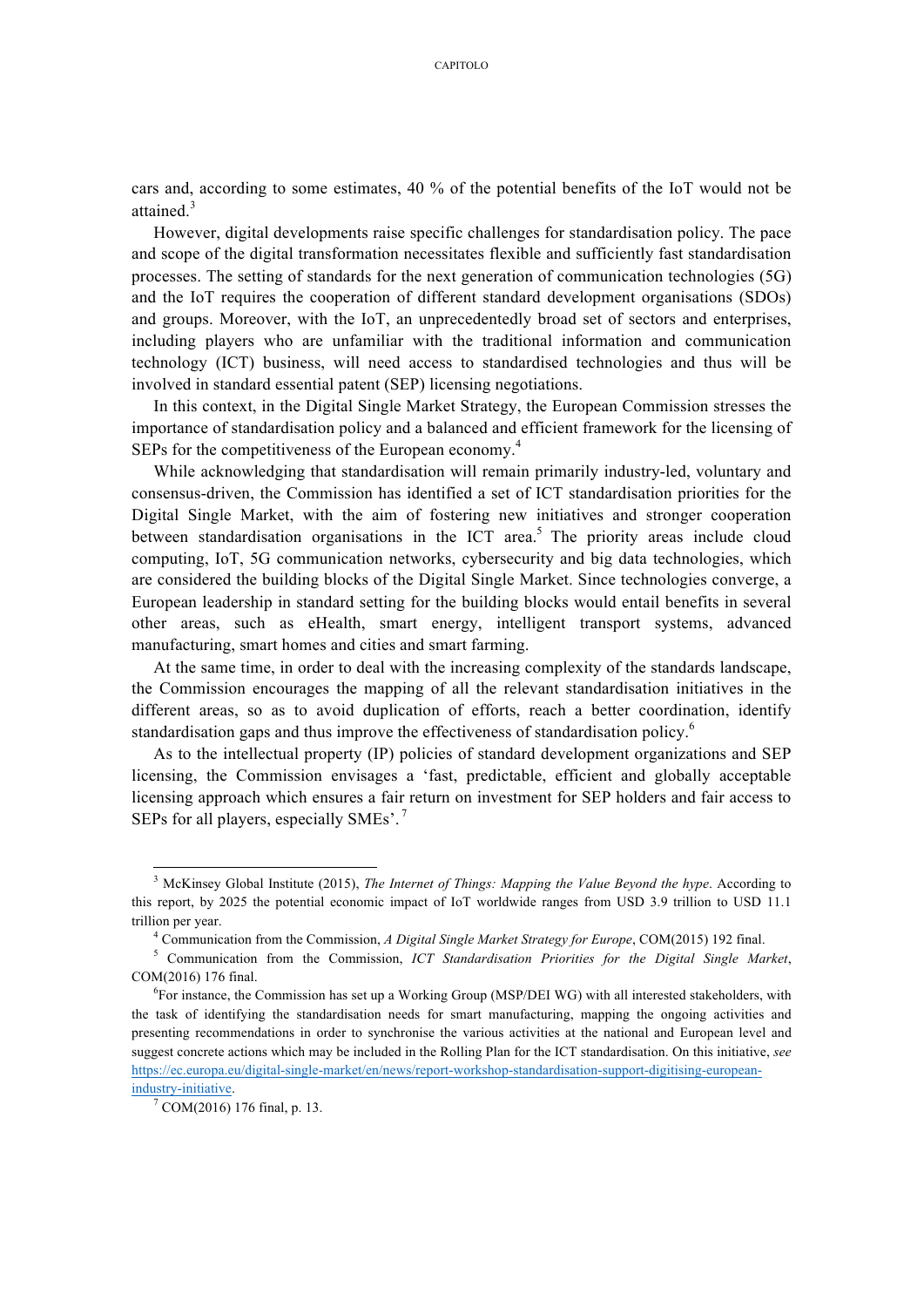In this chapter, we provide an overview of the EU initiatives undertaken in recent years to ensure effective and timely standard-setting procedures, foster investment in technologies to be included in standards and support the implementation of standards into new products and services. The starting point of our analysis is that establishing an innovation and growthfriendly environment is not only a matter of sectoral legislation, but also a matter of how the different players (undertakings, SDOs, competition authorities and courts) actually operate within the more general framework of IP law, contract law and competition law.

We start considering how competition rules have been used by the European Commission, with respect to both collaborative standard setting and to SEP licensing, as a tool to promote some convergence at the EU level and how the Huawei judgment of the Court of Justice has affected this process, even beyond the boundaries of competition law (paragraph 1). Then, we illustrate the initiatives in the area of patents and standards undertaken by two Directorates-General of the European Commission, i.e. DG Growth and DG Connect (paragraph 2), and analyse the Communication on the EU approach to SEPs issued by the Commission in November 2017 (paragraph 3). Finally, we discuss the remaining challenges for EU policy in this area, looking at the impact it may have at the global level (paragraph 4).

# *2. The Role of Competition Policy*

For the European Standardisation System, the EU legislation sets out a detailed legal framework, which has been updated in 2012 with the adoption of Regulation no.  $1025/2012$ .<sup>8</sup> This framework, however, is limited in scope: it applies only to recognised standard-setting organisations at the international, European and national level and focuses mainly on the openness, transparency and celerity of procedures. The task of designing IP policies and rules is left to standard-setting organisations.<sup>9</sup>

In this context, competition law has come to play a complementary role in defining a common framework at the EU level for collaborative standard setting.

The starting point is that when competitors or potential competitors cooperate to establish a standard, in principle the agreement may fall within the prohibition set forth by Article 101 of the Treaty on the Functioning of the European Union (TFEU). Potential restrictive effects on competition include a reduction in price competition, the foreclosure of innovative technologies, the exclusion of, or the discrimination against, certain companies by preventing effective access to the standard. In this context, in its Guidelines on Horizontal Cooperation Agreements, the Commission sets out a number of requirements which, if met, exclude that the agreement restricts competition.<sup>10</sup> By establishing this safe harbour, the Commission indirectly encourages

<sup>&</sup>lt;sup>8</sup> Regulation (EU) no. 1025/2012 of the European Parliament and of the Council of 25 October 2012 on European Standardisation.<br><sup>9</sup> Regulation (EU) no. 1025/2012 contains some intellectual property rules only for ICT technical specifications

which may be eligible for referencing in public procurement.<br><sup>10</sup> Communication from the Commission, *Guidelines on the Applicability of Article 101 TFEU to Horizontal Co-*

*operation Agreements*, 2011/C 11/01.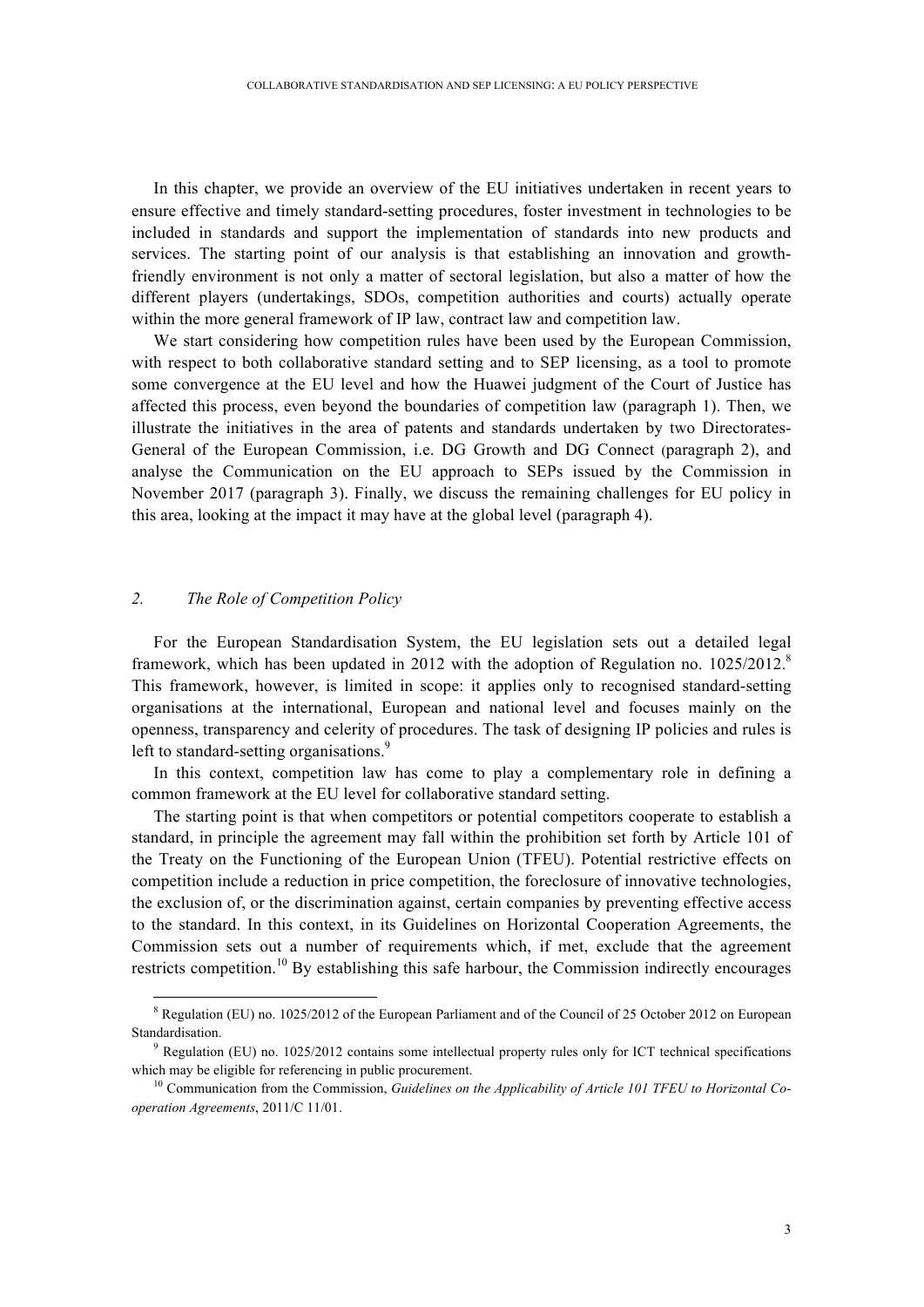the adoption of open and non-discriminatory standard setting and licensing procedures. In particular, 'where participation in standard-setting is unrestricted and the procedure for adopting the standard in question is transparent, standardisation agreements which contain no obligation to comply with the standard and provide access to the standard on fair, reasonable and nondiscriminatory terms will normally not restrict competition within the meaning of Article  $101(1)^{9}$ .<sup>11</sup>

More recently, following a similar approach, in the Samsung and Motorola cases the Commission has applied the prohibition of abuse of dominance pursuant to Article 102 TFEU to steer negotiations between SEP holders and implementers of the standard. In particular, the Commission has argued that, in specific circumstances, seeking an injunction against an alleged infringer of the SEP may be considered an abuse of a dominant position.<sup>12</sup>

In 2015, the European Court of Justice stepped in, with its Huawei preliminary ruling in which it set the legal standard for assessing whether seeking an injunctive relief violates Article 102 TFEU. <sup>13</sup> In particular, in Huawei, the Court of Justice specifies the conditions under which a technology contributor who has committed to license a SEP on fair, reasonable and nondiscriminatory (FRAND) terms is entitled to seek an injunction against an implementer of the standard without infringing Article 102 TFEU. From the point of view of the implementer, the Huawei judgment indicates the conditions to be followed in order to avert injunctive relief.

The Huawei framework contemplates the following steps:

- The patentee should alert the alleged infringer of the infringement complained about.
- After the alleged infringer has expressed his willingness to conclude an agreement on FRAND terms, the patentee should present the infringer a specific, written offer for a license on FRAND terms, indicating in particular how the royalty is to be calculated.
- The patentee can bring an action for a prohibitory injunction only if the alleged infringer continues to use the patent and has not diligently responded to the offer with a counteroffer reasonably FRAND or, if the counter-offer is rejected, uses the teachings of the SEP without providing appropriate security.

The Huawei judgment focuses on exclusionary abuses; the Court expressly relates the exceptional circumstances whereby the exercise of an exclusive right linked to an intellectual property right (IPR) may involve an abusive conduct to the exclusion of competitors from access to the SEP.<sup>14</sup> However, in the post-Huawei case law, the procedural steps indicated by the Court of Justice are being used by national courts also in cases where the SEP holder is a nonpractising entity (NPE), i.e., is not a competitor of the implementer of the standard. In such

<sup>&</sup>lt;sup>11</sup> Guidelines on Horizontal Cooperation Agreements, para. 280.<br><sup>12</sup> Commission decision of 29 April 2014, Case AT.39939, *Samsung – enforcement of UMTS standard essential patents*; Commission decision of 29 April 2014, Case AT.39985, *Motorola – enforcement of GPRS standard essential patents*.

<sup>13</sup> European Court of Justice, Case C-170/13, *Huawei Technologies Co. Ltd v ZTE Corp and ZTE Deutschland GmbH*. 14 *Ibid.*, para. 56.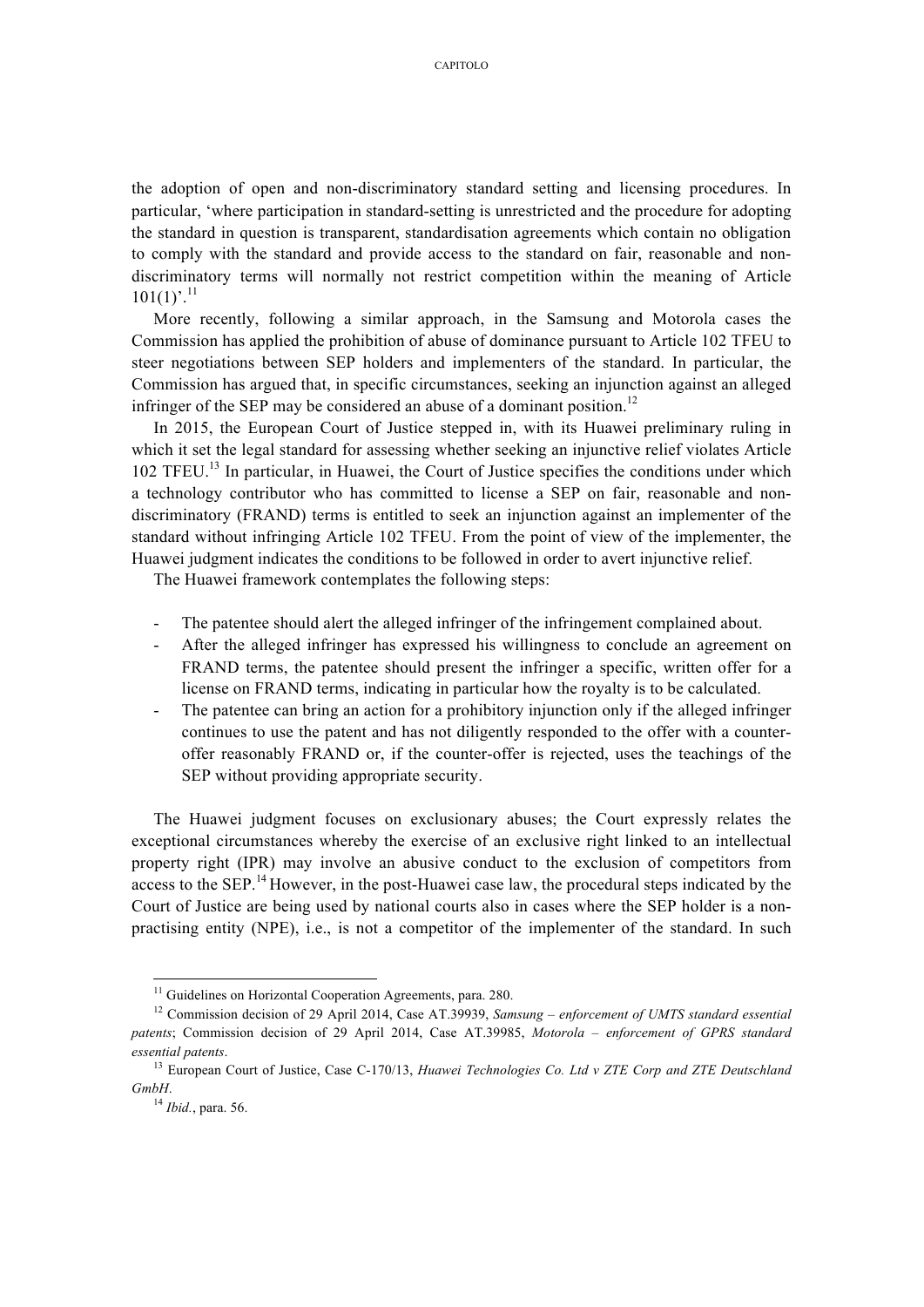cases, the scenario of an exclusionary abuse can be excluded, and the issue mainly concerns the fairness of the negotiation between the parties in view of the FRAND commitment.

Indeed, as argued by Larouche and Zingales,  $15$  the Huawei choreography is broadly sufficient to ensure a proper balance between predictability for stakeholders and differentiation between possible scenarios, ensuring the availability of injunctive relief in suitable cases while protecting implementers against inappropriate claims for an injunction. In particular, if the scenario is one of hold out (the implementer seeks to avoid a FRAND royalty), the procedure prevents the implementer from gaming competition law by merely declaring that he is willing to negotiate. On the other hand, in an exclusionary scenario, the procedure can prevent the SEP holder from improperly using its SEP to foreclose a competitor by means of injunctive relief. Moreover, although the Court of Justice does not address the hold-up scenario (excessive price concerns), the Huawei procedure may be used to ensure that the result of the negotiation (offer plus counter-offer) is consistent with the FRAND commitment. Thus, as observed by Larouche and Zingales, the 'subsequent case-law has unmoored Huawei from competition law and is turning it into a stand-alone lex specialis for injunctions in FRAND litigation cases'.

At the same time, it was soon acknowledged that the Huawei judgment leaves some matters unresolved, relating both to the interpretation/application of the Huawei principles and to how FRAND conditions should be determined.<sup>16</sup> For instance, Huawei does not indicate what kind of scrutiny should be carried out by the Court in the second step of the procedure, with respect to the offer made by the SEP holder (FRAND or only 'clearly not FRAND' since the implementer is sufficiently protected by the possibility to reject the offer and present a counteroffer). Other issues not fully resolved in Huawei include whether the alert and the offer can be made at the same time, whether the patentee can require the implementer to enter into a nondisclosure agreement prior to making the offer, how a court should proceed when the defendant contends that the patent is invalid, whether the offer can concern the patentee's entire worldwide portfolio of SEPs for the standard concerned if this is the industry practice and how the royalty base should be chosen. These issues are often addressed in SEP litigation before national courts.<sup>17</sup>

## *3. The Initiatives of DG Growth and DG Connect*

As anticipated, EU legislation does not set common rules on the IP policies of SDOs. Currently, most IP policies include both a transparency obligation on technology contributors, which are required to disclose all patents relevant to the standard, and the commitment to

 <sup>15</sup> P. Larouche, N. Zingales (2017), *Injunctive Relief in FRAND Disputes in the EU – Intellectual Property and Competition Law at the Remedies Stage*, https://papers.ssrn.com/sol3/papers.cfm?abstract\_id=2909708

<sup>16</sup> *See*, for instance, R. Jacob, A. Milner (2016), *Lessons from Huawei v. ZTE*, available at https://www.4ipcouncil.com/download\_file/view\_inline/182.<br><sup>17</sup> A database containing summaries of the national court decisions in English rendered after the Huawei

judgment is available at https://caselaw.4ipcouncil.com/.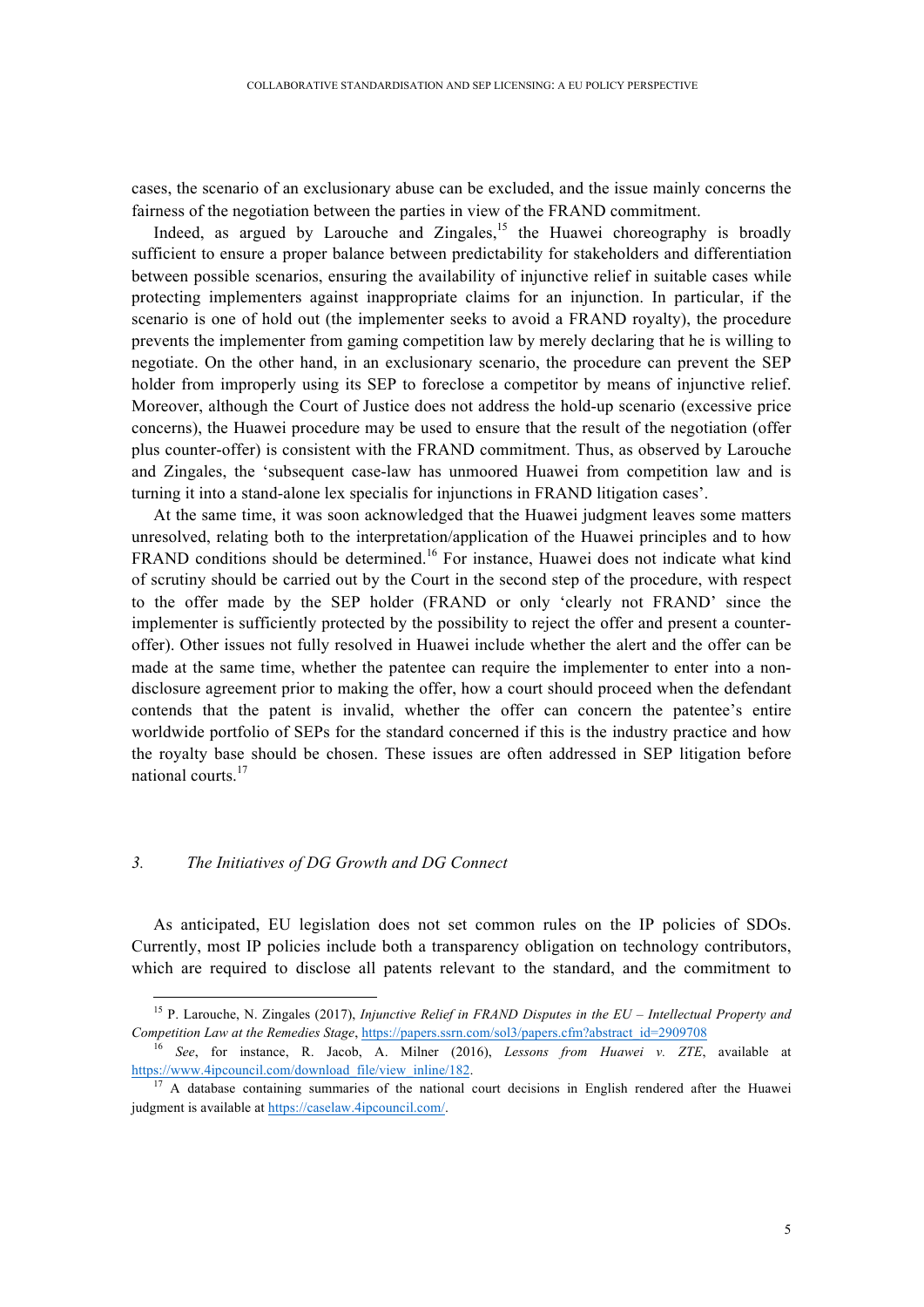licence SEPs on FRAND terms. These policies may evolve, to adapt to new challenges and reflect best practices. At the same time, a complete convergence may not be desirable, since some variance can be justified by the technological and economic features of the different areas.

While maintaining in principle a hands-off approach with respect to IP policies of SDOs, after the adoption of Regulation no. 1025/2012 the Commission has been keeping the interplay between standardisation and patents among the issues deserving a more in-depth understanding, by means of further collection of evidence and research activities. In the last decade, the IP landscape in the information technology sector has been significantly affected by fierce competition among major platforms in a context of technological convergence, the entry of new competitors and major acquisitions of patent portfolios. Although innovation continued on a rapid pace, with clear benefits for consumers, these developments were accompanied by a wave of IP litigation all over the world, including cases of SEP litigation between major companies, with large press exposure. In this context, DG Growth and DG Connect undertook several initiatives to increase awareness of the new challenges and ascertaining whether EU policy is adequate or, instead, needs some adjustments.

### *3.1. The Consultation on Patents and Standards*

A first Report on Patents and Standards, commissioned by DG Growth, was published in  $2014^{18}$ . It was followed by a public consultation aimed at gathering evidence of any shortcomings concerning either the inclusion of patented technologies in standard-setting processes or the licensing of SEPs. The consultation addressed, *inter alia,* the issue of transparency of the patents relevant to the standard, whether the FRAND commitment should be transferred in case of change of SEP ownership, the role of patent pools, the notion of FRAND terms and conditions, the mechanisms for patent dispute resolution. The Commission received more than one hundred contributions, revealing a significant interest for the topic among stakeholders.<sup>19</sup>

# *3.2. The JRC Reports on Patent Assertion Entities and SEP Licensing Terms*

In 2013, DG Connect and the Joint Research Centre (JRC) of the European Commission launched a broad three-year research project on European Innovation Policies for the Digital Shift (Euripidis). In this context, they promoted two JRC 'Science for Policy' Reports, one on

 <sup>18</sup> Ecorys (2014), *Patents and Standards – A Modern Framework for IPR Based Standardization,* report prepared for the European Commission, http://ec.europa.eu/DocsRoom/documents/4843/attachments/1/translations.<br><sup>19</sup> A summary report on the results of the public consultation is available at

http://ec.europa.eu/growth/content/public-consultation-patents-and-standards-modern-framework-standardisationinvolving en.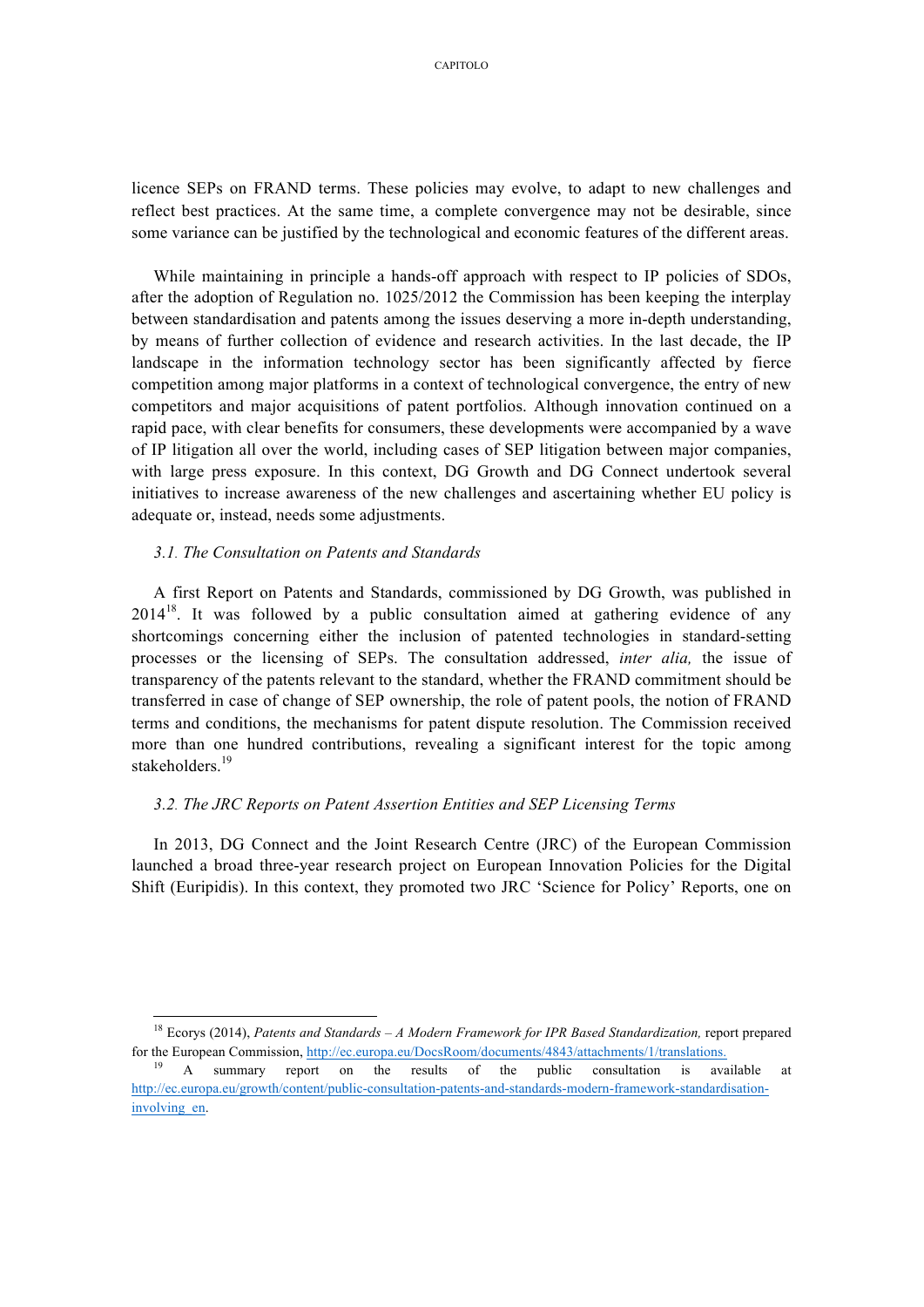Patent Assertion Entities in Europe  $(2016)^{20}$  and the other on Licensing Terms of Standard Essential Patents  $(2017)^{21}$ 

The first Report focuses on patent owners who do not manufacture or use the patented invention but seek to enforce their rights through the negotiation of licenses and litigation. These entities are known as NPEs or Patent Assertion Entities (PAEs), reminding that they often have an assertive attitude in enforcing their rights. The impact of PAEs on markets and innovation is controversial.<sup>22</sup> The JRC Report underlines that PAEs can play a positive role in the system, by providing innovators with effective patent monetisation options and by increasing the liquidity of patent markets; however, patent assertion may also spur litigation, imposing additional costs on the innovation ecosystem. The Report on PAEs highlights that the US patent system, with high litigation costs and large availability of funds, has traditionally been more conducive to PAEs than the European patent system. Features such as strict validity criteria for patents and a "loser pays system" may reduce concerns on the activity of NPEs in Europe.

The goal of the second JRC Report, on SEP licensing terms, is to provide a consistent framework for both the interpretation of FRAND commitments and the definition of FRAND royalties. In particular, it carries out a critical analysis of decisions taken by courts and competition authorities in Europe and worldwide, discussing the economic soundness of the relevant concepts and methodologies.

As to the main results, the Report argues that the theoretical concepts behind FRAND merely allow for the definition of a potentially wide range of FRAND rates; there is no accepted methodology for singling out a unique value within the range. However, it is possible to identify some benchmarks which should be taken into account when assessing whether a term is FRAND. Such benchmarks include:

- the outcome of a hypothetical bilateral negotiation between the patentee and the implementer when the latter is not irreversibly bound to using the standard;
- the ex ante value of the patented features before inclusion in the standard; and
- the incremental value contributed by the patented features to the product.

 <sup>20</sup> Europe Economics (2016), *Patent Assertion Entities in Europe – Their Impact on Innovation and Knowledge Transfer in ICT Markets*, JRC Science for Policy Report http://publications.jrc.ec.europa.eu/repository/bitstream/JRC103321/lfna28145enn.pdf

<sup>21</sup> C. Pentheroudakis, J. A. Baron (2017), *Licensing Terms of Standard Essential Patents* – *A Comprehensive Analysis of Cases*, JRC Science for Policy Report http://publications.jrc.ec.europa.eu/repository/bitstream/JRC104068/jrc104068%20online.pdf

 $22$  Some authors, in order to stress the potentially harmful nature of PAEs, use expressions such as patent trolls, patent extortionists, patent sharks. *See* for instance M. Reitzing, J. Henkel and C. Heath (2007), *On Sharks, Trolls and their Patent Prey – Unrealistic Damage Awards and Firms'Strategies of "Being Infringed"*, in Research Policy, vol. 36, issue 1, pp. 134-154. For a different view, *see* J. F. Mcdonough (2006), *The Myth of the Patent Troll: An Alternative View of the Function of Patent Dealers in an Idea Economy,* Emory Law Journal, vol. 56, p. 189, available at SSRN: https://ssrn.com/abstract=959945.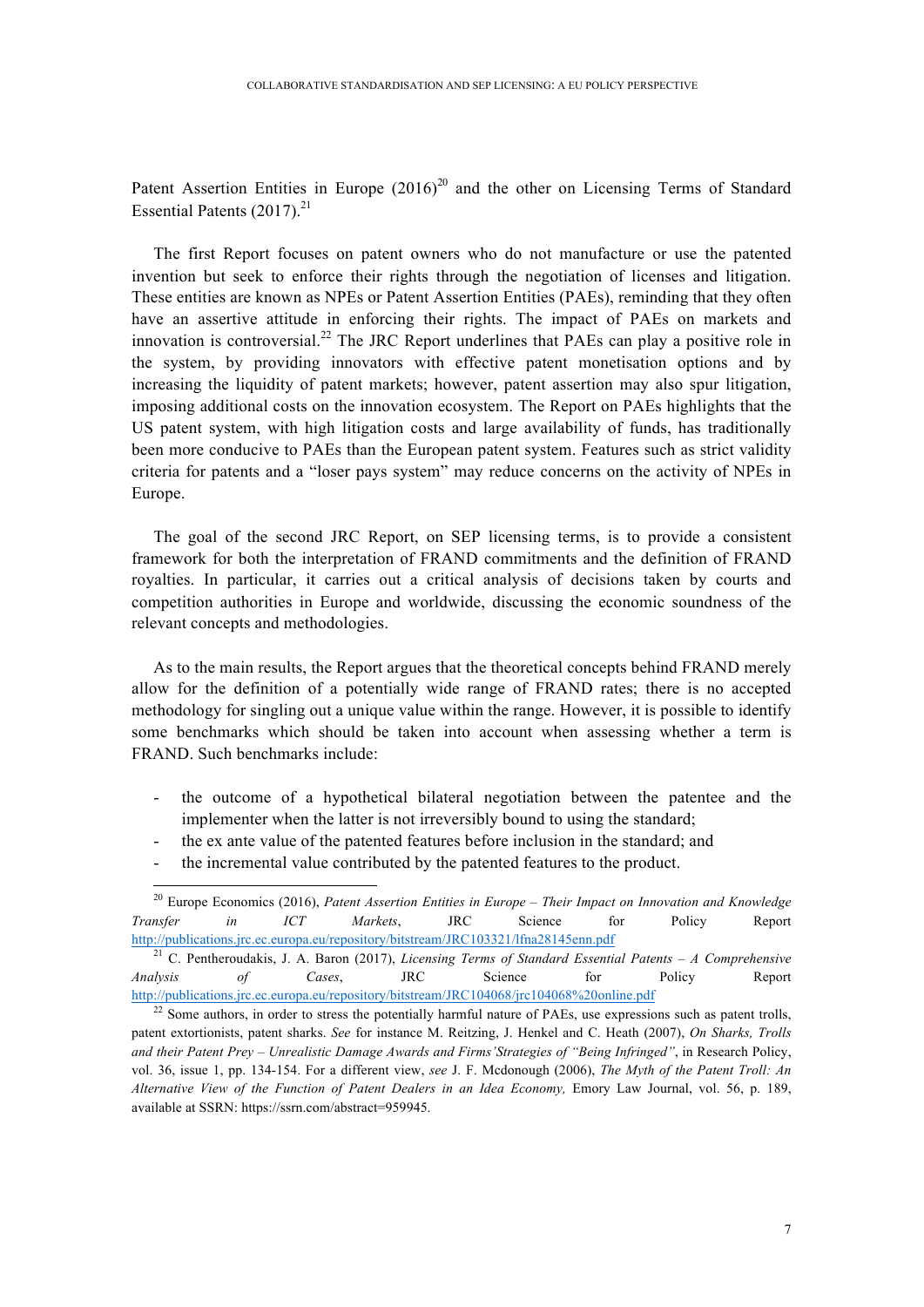As to the principles to be followed in FRAND determination, the JRC Report stresses that, while taking into account concerns of royalty stacking and hold up, FRAND should preserve the incentives to invent and contribute the patented technology to the standard and to adopt standards including patented technologies.

In practice, the boundaries of the FRAND range are determined by comparison of actual data with counterfactual scenarios on the basis of assumptions. Data on product market prices give information on the upper bound of the range, whereas data on comparable licenses give information on some individual points of the wider range of acceptable agreements.

Some courts, especially in the US, have developed evidentiary rules which place restrictions on the methodologies that can be used for calculating FRAND with the aim to identify a specific fair value for royalties (e.g. entire market value royalties – EMVR, or smallest saleable patent practising unit – SSPPU) and restrict the set of comparable licenses. The JRC Report argues that often such restrictions are not fully justified in view of FRAND principles.

The general conclusion is that a good policy for SEP licensing should focus on supporting market mechanisms and conditions conducive to fair bilateral negotiations as early as possible, rather than trying to determine specific FRAND values.

#### *3.3. The CRA Report on Standardisation and SEP Licensing*

After carrying out the public consultation on patents and standards, DG Growth commissioned a study to assess the economic issues related to standardisation and SEP licensing and to discuss the policy options which may foster an efficient operation of the system, taking into account their costs and benefits (the 'Charles River Associates - CRA Report').<sup>23</sup>

The CRA Report outlines a set of proposals for reform, including some prescriptive measures not always fully aligned with the JRC Report on SEP licensing.

As to the inclusion of patented technologies in standards, the Report suggests that SDO participants should be required to make a negative ex ante declaration of their patents and patent applications with the understanding that all IPRs which are not singled out for exception are available on FRAND terms.

On the FRAND issue, the CRA Report is not meant to contribute to the conceptual debate but envisages, as a practical solution to reduce transaction costs, that patent holders voluntary

 <sup>23</sup> P. Régibeau, R. De Coninck and H. Zenger (CRA), (2016), *Transparency, Predictability, and Efficiency of SSOs-based Standardization and SEP Licensing – A Report for the European Commission*, https://www.crai.com/sites/default/files/publications/Transparency\_predictability\_efficiency.pdf.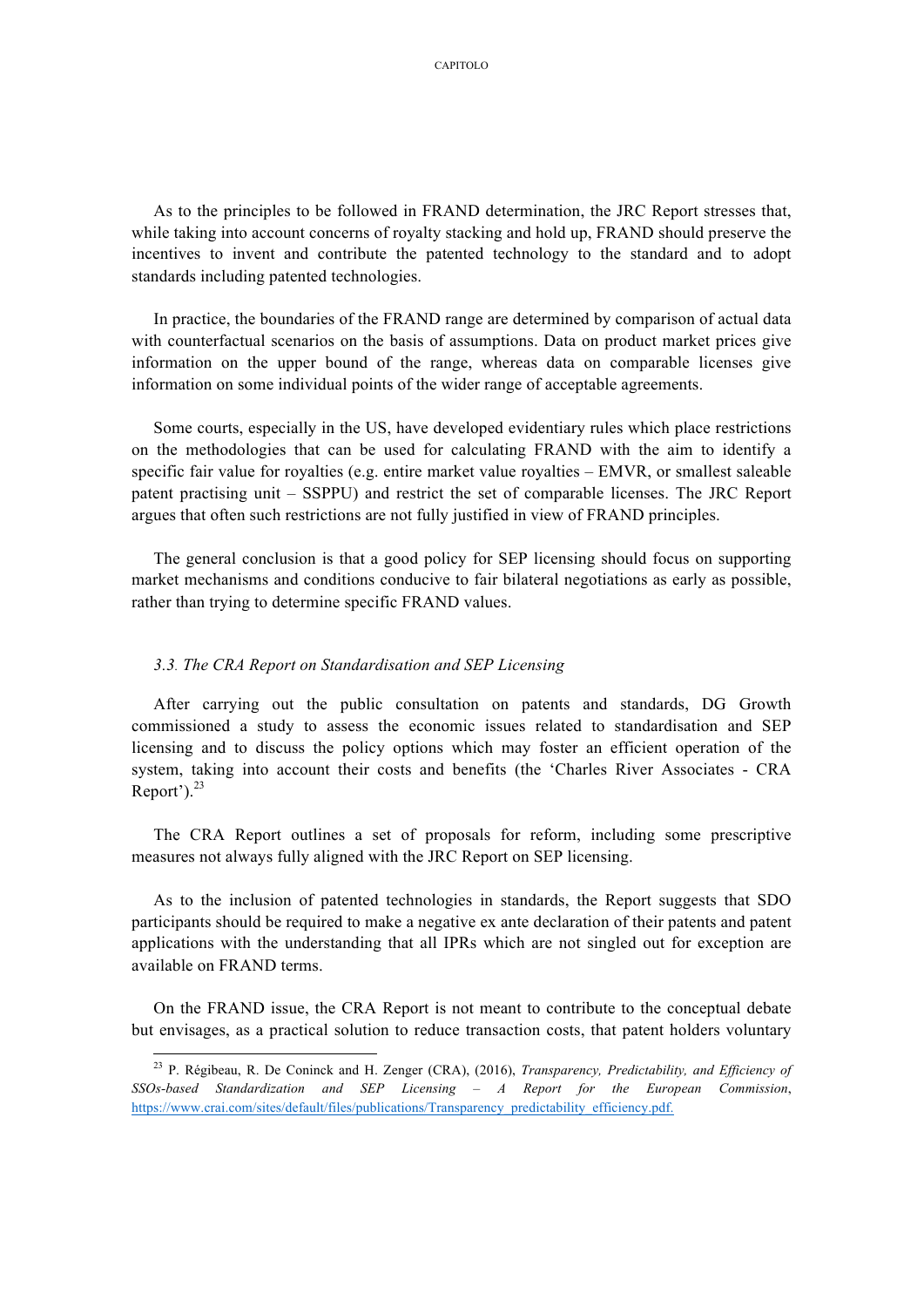declare ex ante a maximum royalty rate at which their SEP portfolio would be licensed. Moreover, the Report suggests, as an additional or stand-alone measure, that SDOs members agree on the maximum total royalty to get access to all IPRs which are not singled out for exception and are reading on the standard.<sup>24</sup> In addition, in order to facilitate the licensing process, SDOs are encouraged to select one or more patent pool management companies, which the SEP holders, on a voluntary basis, may wish to join for licensing their standard-related IP portfolio.

For the sake of transparency, the CRA Report envisages that once the standard is established, patent holders should be required to submit a list of the patents and patent applications which, in their view, read on specific aspects of the standard, although not going as far as requiring a detailed claim map. The relevant information should be entered into a database, that might be administered by the EPO. Moreover, in order to improve the quality of SEP declarations, the authors envisage some random testing of whether the declared SEPs are, indeed, essential to the standard.

As to the appropriate royalty base, the CRA Report stresses that economic analysis does not suggest that there is a type of royalty base (broad or narrow) which is most efficient in all contexts. Broad bases may be preferable when the licensed technology affects a significant proportion of the value-inducing functionalities of the downstream devices, whereas narrow bases may be appropriate when the impact of the technology is limited to a few well-defined aspects of the downstream product. Thus, the authors expressly invite the European Commission to 're-state its basic agnosticism on the matter and to communicate it sees efforts to bind SEP holders and implementers to specific royalty bases as misguided'.<sup>25</sup> As to the level of the vertical chain at which licensing should occur, the approach is similar: the most efficient solution may vary depending on the sector and standard involved. In particular, when a standard affects significantly different fields, licensing upstream may prevent charging different rates for different uses, and thus there is an efficiency reason for licensing only final implementers.

Finally, with reference to dispute resolution, the Report observes that recent rulings by national courts have succeeded in reaching a reasonable balance between the interests of licensors and licensees. Arbitration procedures can play a complementary role and be designed in a way which incentivises the parties to make reasonable offers in the first place. The arbitration procedures, however, should remain voluntary; access to the judicial route is essential to allow the emergence of a publicly available jurisprudence.

<sup>&</sup>lt;sup>24</sup> The authors acknowledge, however, that these commitments may raise some problems for competition and with respect to the confidentiality of licensing terms.<br><sup>25</sup> CRA Report, p. 87.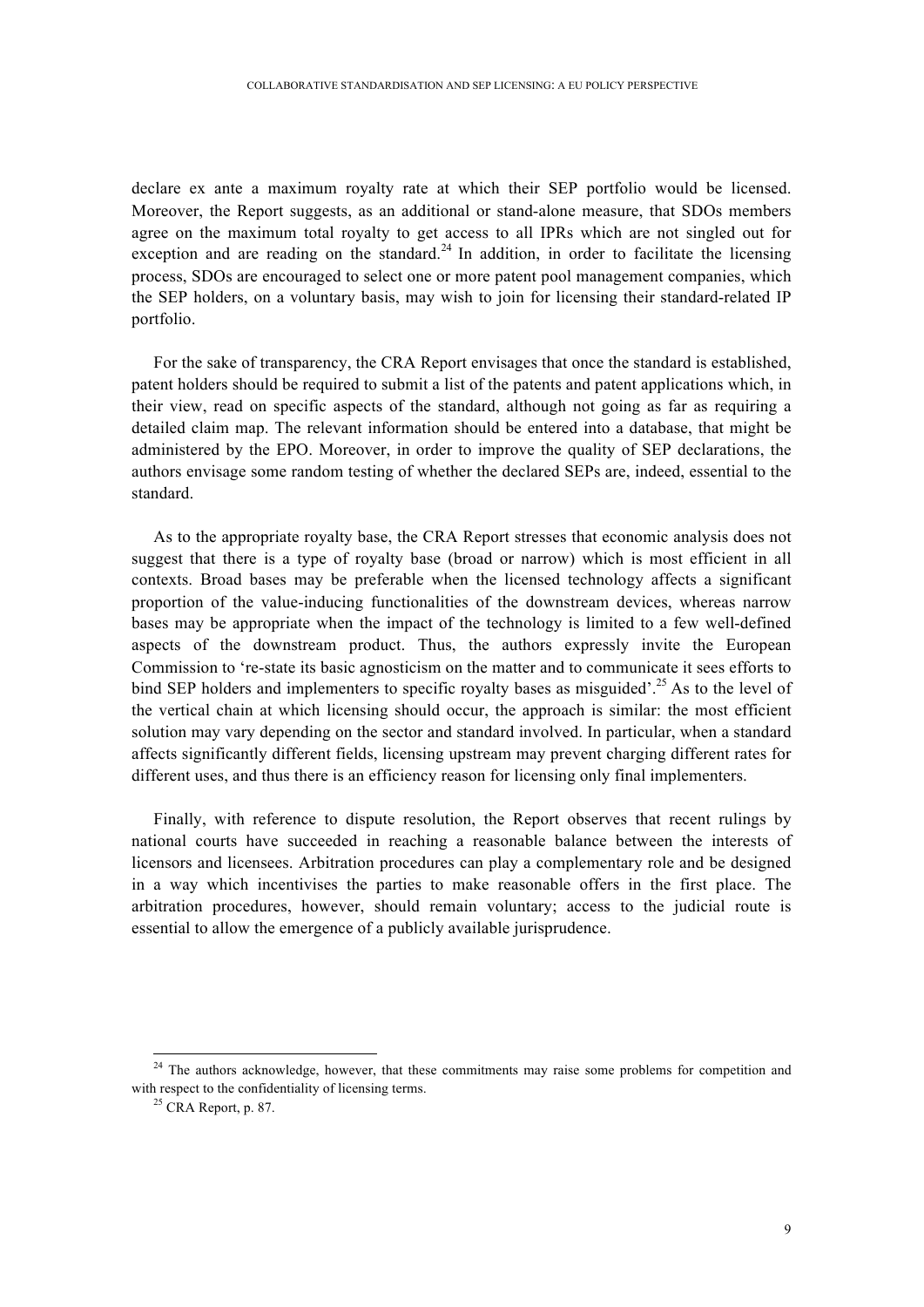#### *3.4. Towards the 2017 IPR Package*

In April 2016, in parallel to the publication of the ICT standardisation priorities for the Digital Single Market, in a Communication on Digitising European Industry, the Commission announced that, in collaboration with stakeholders including European Standard Organisations, European Patent Office, industry and research bodies, it would identify by 2017 a set of possible measures to ensure balanced IPR policies for the access to  $SEPs$ <sup>26</sup> By May 2016, both the European Parliament and the Council had acknowledged the importance of SEPs and a balanced approach to SEPs licensing for an effective Single Market Strategy and the digitalisation of the European industry.<sup>27</sup>

A few weeks later, in June 2016, the Commission published a package on the modernisation of EU standardisation policy, setting out its vision for an efficient European Standardisation System in the years to come, in light of technological developments, political priorities and global trends. The Commission argued that the European Standardisation System is on track with achieving the objectives set by Regulation (EU) no. 1025/2012, but it requires enhanced public-private cooperation. In this perspective, a Joint Initiative on Standardisation, bringing together European and national SDOs, stakeholders, Member States and the Commission, was launched with the aim of further modernising, prioritising and speeding up the delivery of standards.<sup>28</sup>

In parallel, the Commission carried out a public consultation on the review of the IPR Enforcement Directive of 2004 ('IPRED')<sup>29</sup>, including *inter alia* SEP-related issues.

Taking into account the results of the public consultation,<sup>30</sup> on 29 November 2017 the Commission published a comprehensive IPR enforcement package. It acknowledges that an efficient, well-designed and balanced IP system is a key lever to promote investment in innovation and growth. The main challenges for the EU IP system associated to the digital transformation include wider and faster proliferation of IP-infringing goods and content, as well as the need to ensure a balanced standardisation and SEP licensing framework, combining respect of IPRs with a smooth roll-out of new and innovative technologies.

 <sup>26</sup> Communication from the Commission, *Digitising European Industry – Reaping the Full Benefits of a Digital Single Market*, COM(2016) 180 final.

<sup>&</sup>lt;sup>27</sup> European Parliament resolution of 26 May 2016 on the Single Market Strategy; Council of the European Union, Conclusions on the Digital Industry Package, 17 May 2016.

<sup>&</sup>lt;sup>28</sup> The package, adopted within the Single Market Strategy, COM(2015) 550 final, includes: a Communication from the Commission, European Standards for the 21st century, COM(2016) 358 final; a Commission Staff Working Document, Tapping the potential of European service standards to help Europe's consumers and businesses, SWD(2016) 186 final; a report from the Commission on the implementation of Regulation (EU) no. 1025/2012 from 2013 to 2015, COM(2016) 212 final; a Communication from the Commission, The annual Union work programme for European standardization for 2017, COM(2016) 357 final.

<sup>&</sup>lt;sup>29</sup> Directive 2004/48/EC of the European Parliament and of the Council of 29 April 2004 on the enforcement of intellectual property rights.

<sup>&</sup>lt;sup>30</sup> A summary of the contributions to the consultation is available at http://ec.europa.eu/DocsRoom/documents/18661.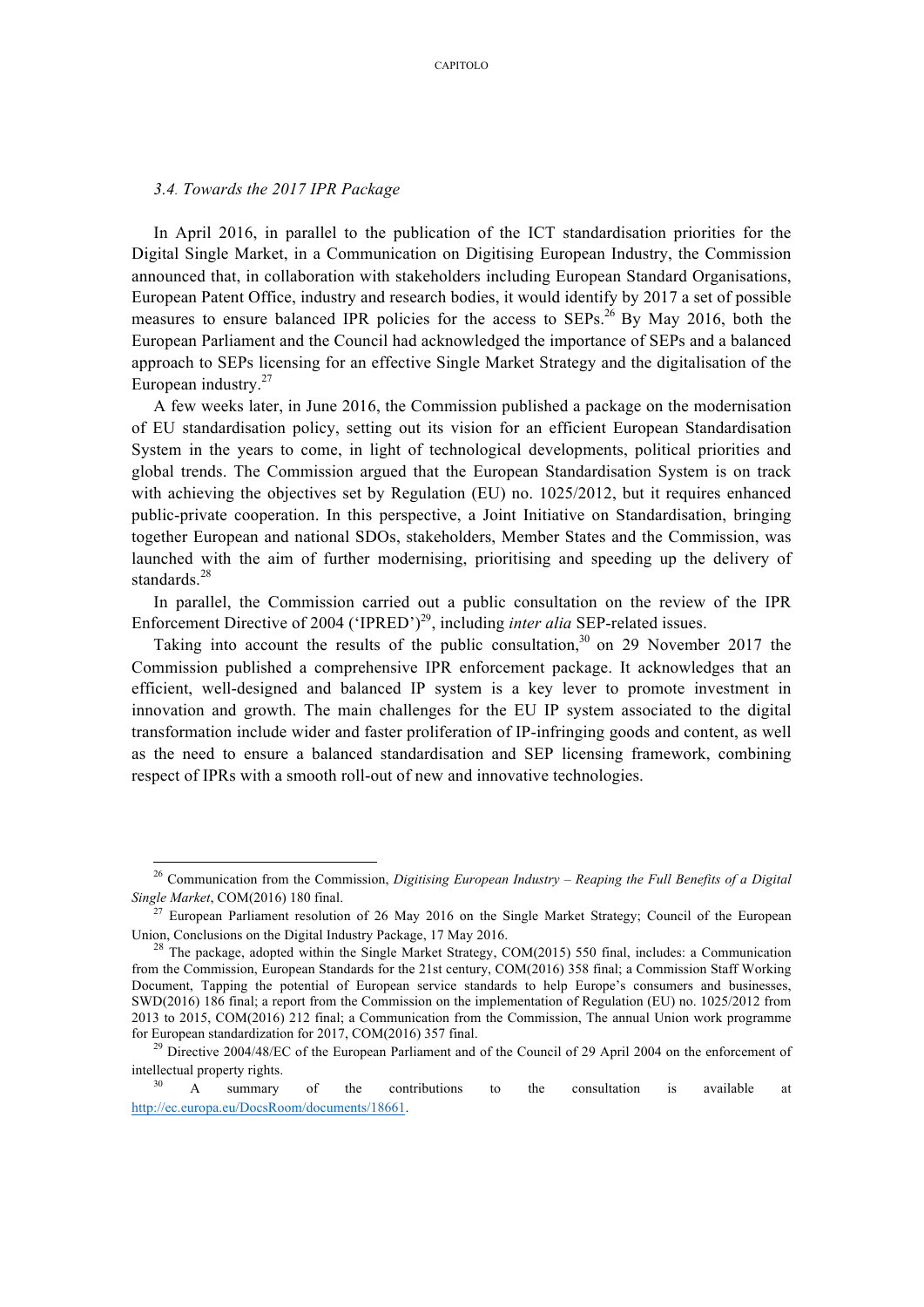The 2017 IPR package includes a general communication<sup>31</sup>, and two specific documents, one providing guidance on certain aspects of the IPRED $32$  and the other on the EU approach to  $SEPs<sup>33</sup>$ . We will focus on the latter document (hereinafter, the 'SEP Guidelines'), with the aim to discuss its impact on the EU framework for standardisation and SEP licensing.

# *4. The SEP Guidelines*

The goal of the SEP Guidelines is twofold: on the one hand, incentivising the development and inclusion of top technologies in standards by preserving fair and adequate return for these contributions; on the other, ensuring smooth and wide dissemination of standardised technologies based on fair access conditions, so as to promote interconnectivity and the interoperability of systems, devices and applications. A balanced and successful policy for SEP licensing should "work to the benefit of start-ups in Europe and should serve all EU citizens by giving them access to products and services based on the best performing standardised technology".34

Looking at the areas of potential improvement in the SEP licensing environment revealed by studies and public consultations, the Commission, by means of a specific Communication on the EU approach to SEPs, intends to provide some guidance on the key principles that would foster a balanced and predictable framework.

Although the Communication does not represent a statement of the law, the idea is that the Guidelines should encourage all actors in the SEP licensing context, including SDOs, to contribute to make the approach work in practice. The Commission underlines that the SEP Guidelines do not bind the Commission in the application of competition rules. Indeed, differently from the Commission Communication on Horizontal Cooperation Agreements, the SEP Guidelines do not concern the application of competition rules and, thus, do not reflect the view of the Commission on how they should be applied.

The SEP Guidelines focus on three main issues:

- (1) how to improve the transparency on the existence, scope and relevance of SEPs;
- (2) what are the general principles for FRAND licensing; and
- (3) how to ensure a predictable enforcement environment and efficient dispute resolution.

A specific section is devoted to the relationship between open source and standardisation, but it merely highlights the importance of the issue and envisages further analysis.

<sup>&</sup>lt;sup>31</sup> Communication from the Commission, *A Balanced IP Enforcement System Responding to Today's Societal Challenges*, COM(2017) 707 final.

<sup>&</sup>lt;sup>32</sup> Communication from the Commission, *Guidance on Certain Aspects of Directive 2004/48/EC on the Enforcement of Intellectual Property Rights*, COM(2017) 708 final.

<sup>33</sup> Communication from the Commission, *Setting out the EU Approach to Standard Essential Patents*, COM(2017) 712 final.<br> $34$  SEP Guidelines, pp. 2-3.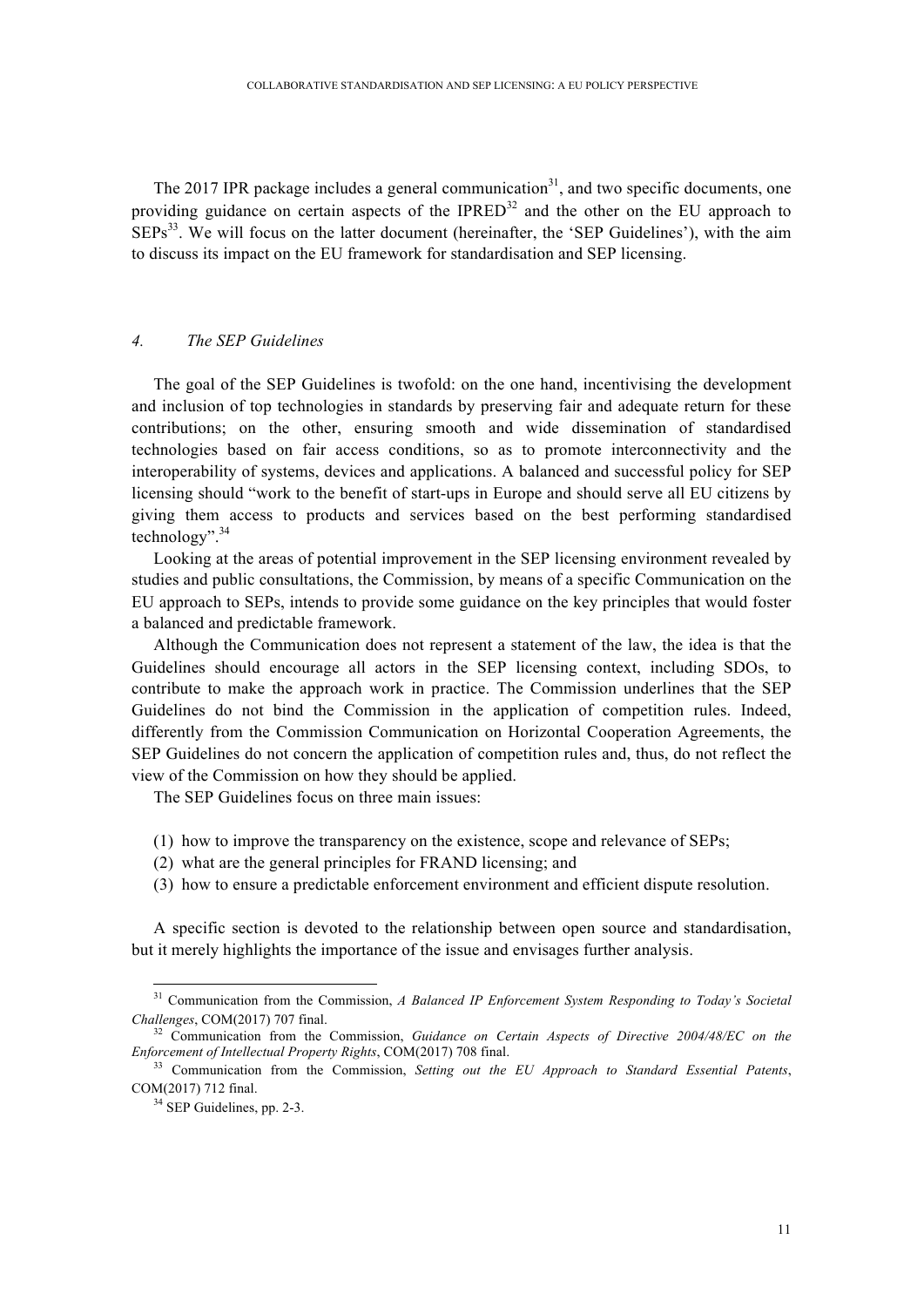#### *4.1. Transparency: Enhancing the Quality of SEP Databases*

The SEP Guidelines start with a discussion of the transparency of SEPs. Ideally, complete information both ex ante and ex post on the existence, validity, essentiality, ownership, scope, enforceability of the relevant patents would improve decision-making, prevent opportunistic behaviour and reduce transaction costs in the licensing process. The reason why the IP policies of SDOs are less demanding than the full information benchmark is that the provision of reliable information entails costs and requires time. In addition, for some aspects there may also be a degree of true uncertainty for the patent holder; for instance, in a dynamic market, the essentiality of a patent may be a temporary feature.

With respect to these issues, in the Guidelines, the Commission stresses that currently the only information on SEPs available to users is contained in the declaration databases of SDOs. This information is based on self-assessment, is not subject to any scrutiny and may not be accurate and updated.

Thus, the Commission encourages SDOs to improve the quality and accessibility of their SEP databases to provide better support to the licensing process. To this aim, for instance, SDOs should provide user-friendly interfaces, SEP information should be searchable based on the relevant standardisation project and obvious flaws should be eliminated. Links to patent office databases might be used to ensure updated information on the patent status, ownership and transfer. SDOs are also invited to ensure a stricter scrutiny on compliance by technology contributors with the declaration obligations contemplated by their IP policies.

As to the duties for technology contributors, the Commission suggests that declarations should be updated at the time of adoption of the final standard (and of any subsequent revision). Moreover, since declarations often concern patent applications, in order to ensure the quality of SEP databases they should be revised when the final decision on the patent is adopted. Technology contributors should also specify, in their SEP declarations, the section of the standard concerned and indicate a contact for the owner/licensor of the patent.

According to the Commission, the introduction of a small fee for periodic confirmation of SEP declarations would contribute to maintain only relevant declarations in the SDO databases. In case of litigation on issues such as the validity or essentiality of declared SEPs, the parties (patent holders and implementers) should be allowed to report in the database the outcome of the final judicial decisions.

The Commission also suggests that, at the request of either the right holder or the prospective user, the essentiality of a patent should be amenable to scrutiny by an independent third party with adequate technical know-how and reputation. In order to contain costs, such scrutiny might be calibrated and limited, for instance, to one patent within a family of patents or a sample of patents.

As to the identity of independent third parties which may carry out the essentiality check, the Commission argues that patent offices would be natural candidates, but in the long term, the task might be given to a specific independent European body. However, the Guidelines remind that stakeholders may have a private interest in obtaining certification of their SEP declarations; such certification would turn useful, at a later stage, when negotiating with potential licensees.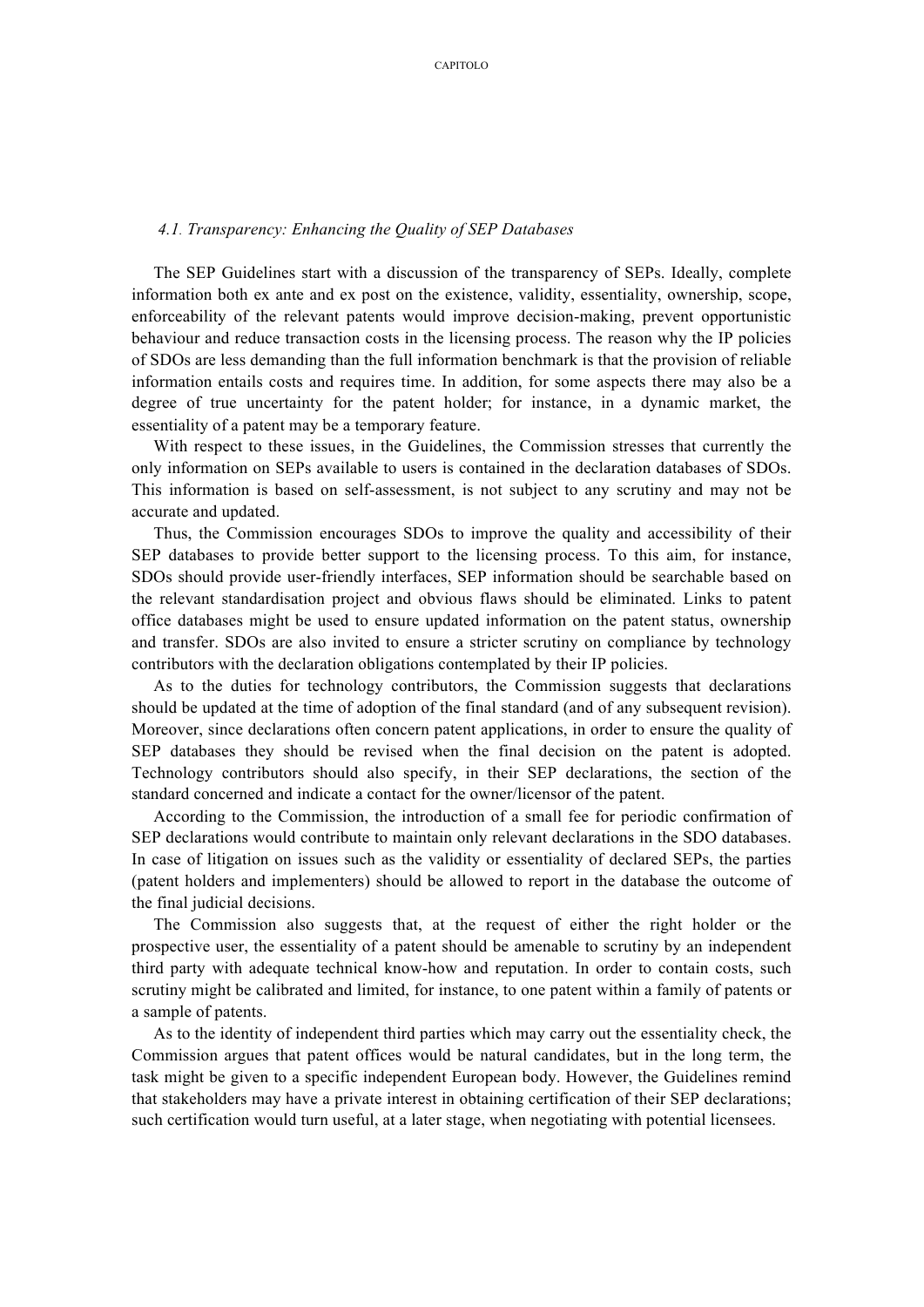Thus, as to transparency, the Guidelines seek to promote the transformation of the declaration system into an information tool which would facilitate awareness by users of the standard of their SEP exposure and smooth out licensing negotiations.

Since the measures contemplated in the Guidelines would require significant organisational efforts and entail costs, the Commission suggests that implementation should be be gradual and apply only to new crucial standards, such as 5G. In particular, for the essentiality check, a pilot project will be carried out for selected technologies. More generally, the Commission commits to cooperate with the SDOs and provide support to facilitate the process.

# *4.2. Principles for FRAND Licensing*

With respect to the hotly debated issue of how FRAND licensing terms should be determined, the Commission endorses the view whereby only a balanced approach is capable of supporting the uptake of new technologies, standardisation processes and the roll out of IoT in Europe.

If, as stated by the Court of Justice in Huawei, FRAND commitments create the legitimate expectation by third parties that the SEP owner will grant licenses on such terms,  $35$  the Guidelines also acknowledge that the parties to a SEP licensing agreement, negotiating in good faith, are best placed to determine the FRAND terms most appropriate to their specific situation.

Importantly, the Commission stresses that 'there is no one-size fits all solution to what FRAND is: what can be considered fair and reasonable differs from sector to sector and over time'. 36

Thus, the Guidelines set out some broad principles which should inspire sectoral discussions and the emergence of best practices. The underlying idea is that determining FRAND terms should take into account efficiency considerations, reasonable license fee expectations on both sides and the wide implementation of the standard.

In addition, the SEP Guidelines identify a set of valuation principles as relevant in determining a FRAND value.

First, FRAND licensing terms should be related to the economic value of the patented technology independently of its inclusion in the standard. However, when a technology is developed mainly for the standard and has little market value outside it, in order to maintain proper incentives for innovators, alternative criteria, such as the relative importance of the technology compared to other technologies included in the standard, should be considered. Since, on the one hand, the Commission seems to exclude the possibility for SEP holders to be remunerated with reference to the contribution of their patents to the standard but, on the other, admits alternatives when this approach would not ensure an appropriate remuneration of innovators; this first statement has been pointed out as the most ambiguous and controversial part of the Communication.<sup>37</sup>

 <sup>35</sup> C-170/13, *Huawei*, para. 53.

 $rac{36}{37}$  SEP Guidelines, p. 6.

<sup>37</sup> Richard Vary, *Commission adopts light touch in SEP Guidelines*, https://www.twobirds.com/en/news/articles/2017/global/commission-adopts-light-touch-in-sep-guidelines..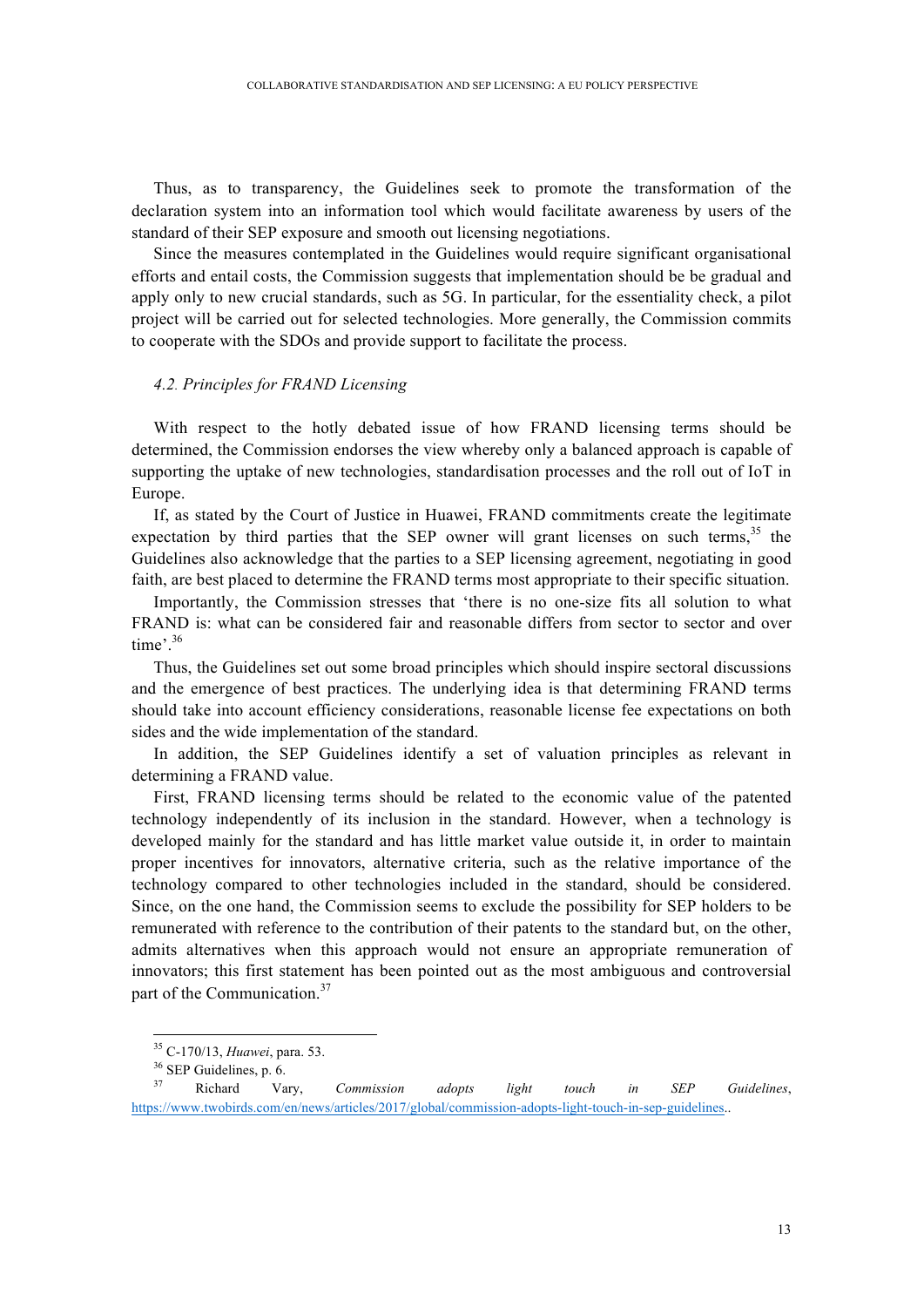Second, the Guidelines indicate that determining a FRAND value requires taking into account the 'present value added of the patented technology', but should not consider the market success of the product 'which is unrelated to the value of the patented technology'. Indirectly, this principle suggests that, on the contrary, in FRAND determination it may be appropriate to take into account the market success of the product which is related to the contribution of the patented technology.

Third, FRAND valuation should preserve incentives for SEP holders to contribute their best available technologies to standards.

Finally, a FRAND value for an individual SEP cannot be determined in isolation: in order to avoid royalty stacking, the parties need to take into account a reasonable aggregate rate for the standard, assessing the overall added value of the technology.

As to the non-discrimination requirement in the FRAND commitment, the Commission indicates that SEP holders cannot treat implementers differently when they are 'similarly situated'. <sup>38</sup> Indirectly, the Guidelines acknowledge that it may be legitimate to apply different conditions to implementers who are 'differently situated'.

In addition to providing its views on valuation principles and non-discrimination criteria, in the Guidelines, the Commission points out that specific commercial practices, capable of enhancing efficiency and reducing transaction costs, should not be considered generally unfair. These practices include, for instance, cross-licensing practices and portfolio licensing. As to the geographical scope of licenses, the Commission endorses the position taken by Justice Birss in *Unwired Planet v. Huawei*, whereby for products with a global circulation, SEP licenses granted on a worldwide basis may contribute to a more efficient approach than country-by-country licenses and therefore be compatible with a FRAND commitment.<sup>39</sup>

The Commission also stresses that patent pools (compliant with competition law) and licensing platforms may be useful to avoid royalty stacking and facilitate licensing to a large number of implementers in the IoT environment. Thus, while not mandating the use of these tools, it calls on SDOs and SEP holders to develop effective solutions to promote the use of pools and licensing platforms.

The Guidelines do not go beyond these general principles and statements on FRAND terms and licensing practices; however, the Commission announces that it will monitor licensing practices in the IoT sector. Morever, in order to gather additional experience, expertise and know-how on FRAND determination in the different sectors, the Commission has set up a Group of Experts on SEPs, whose mandate also includes providing general advice on how to adequately value IP within the digital economy.

<sup>&</sup>lt;sup>38</sup> *Unwired Planet v. Huawei* (2017), High Court of England and Wales 711.<br><sup>39</sup> *Ibid*. However, the Commission clarifies that the way in which the remuneration is calculated should not penalise implementers wishing to develop a product for a geographically limited market.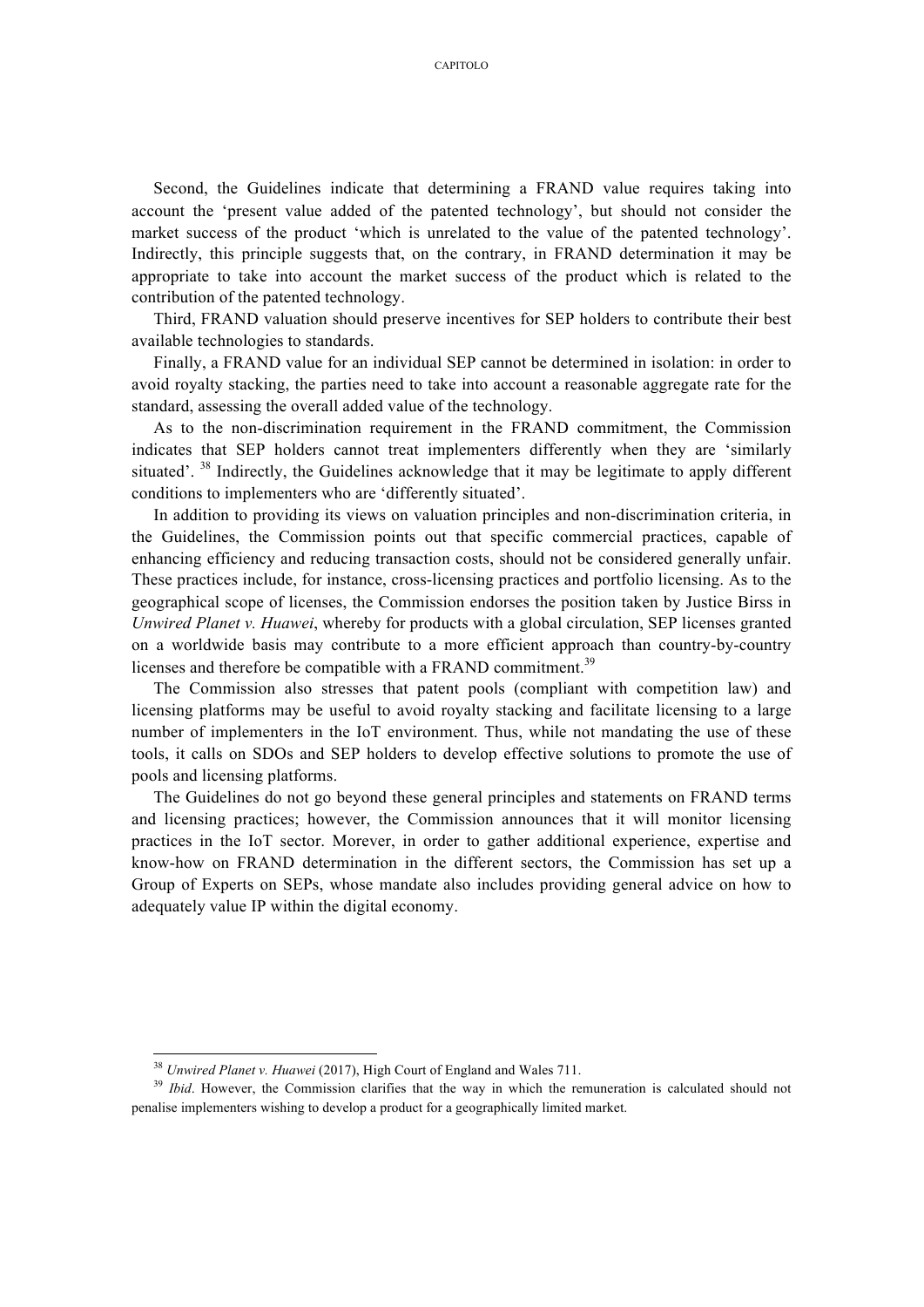#### *4.3. A Predictable and Balanced Enforcement Environment*

Moving from the Huawei judgment as a starting point and looking at the open issues, the Guidelines provide some indications for SEP dispute resolution taking inspiration from the post-Huawei national case law.

For instance, as to the first offer by the SEP holder, the Commission stresses that the prospective licensee should be given sufficiently detailed information to be able to assess the relevance of the SEP portfolio and whether the offer is FRAND and argues that such information should include explanations on the essentiality of the patent, the allegedly infringing products of the SEP user, the proposed royalty calculation and the non-discrimination element of FRAND. The counter-offer by the SEP user should be concrete and specific, not limited to contesting the offer or making a general reference to third-party determination of the royalty. Whether the counter-offer is timely should be assessed on a case-by-case basis, in light of the level of detail of the initial offer and the upstream transparency on SEP exposure.

The security, which according to Huawei can be required to a SEP user before the conclusion of the licence agreement, should be sufficient to deter patent hold-out strategies. Deterrence should also be taken into account when assessing the proper amount of damages in SEP cases.

More generally, with reference to the principles to be followed by national courts when assessing whether to grant an injunction in SEP litigation cases, the Commission recalls that, pursuant to Article 3 (2) of the IPRED, injunctive relief should be not only effective and dissuasive but also proportionate. In the latter respect, national courts within the EU should take into account both the relative relevance of the technology at issue and the potential spillover effects of an injunction on third parties.

One of the notions mentioned by the Court of Justice in Huawei which are relevant to assess fairness in negotiations are 'recognised commercial practices in the field'.<sup>40</sup> In the Guidelines, the Commission recalls that national courts have considered portfolio licenses granted outside national borders to be compliant with FRAND provided that the portfolio is limited to all SEPs that the licensee needs to produce/market its product. The Commission argues that the portfolio may also include non-SEPs, but the patent holder cannot require the licensee to accept a licence also for non-essential patents. The unwillingness to offer or accept all SEPs which are necessary to a licensee to produce/market its product is an indication of bad faith.

As to future initiatives, the Commission points out as a matter for further discussion the issue of how to allow licensees to challenge the validity/essentiality of individual patents in the context of portfolio licensing. Moreover, it announces that it intends to foster the use of mediation and alternative dispute resolution tools, currently underexploited in this area.

Finally, looking at PAEs, the Commission argues that the features of the European litigation system, especially if accompanied by increased transparency of SEPs and enhanced predictability of SEP licensing criteria, in principle provide sufficient safeguards against abuses; therefore, PAEs should be subject to the same rules as any other SEP holder. However, the

 <sup>40</sup> C-170/13, *Huawei*, para. 65.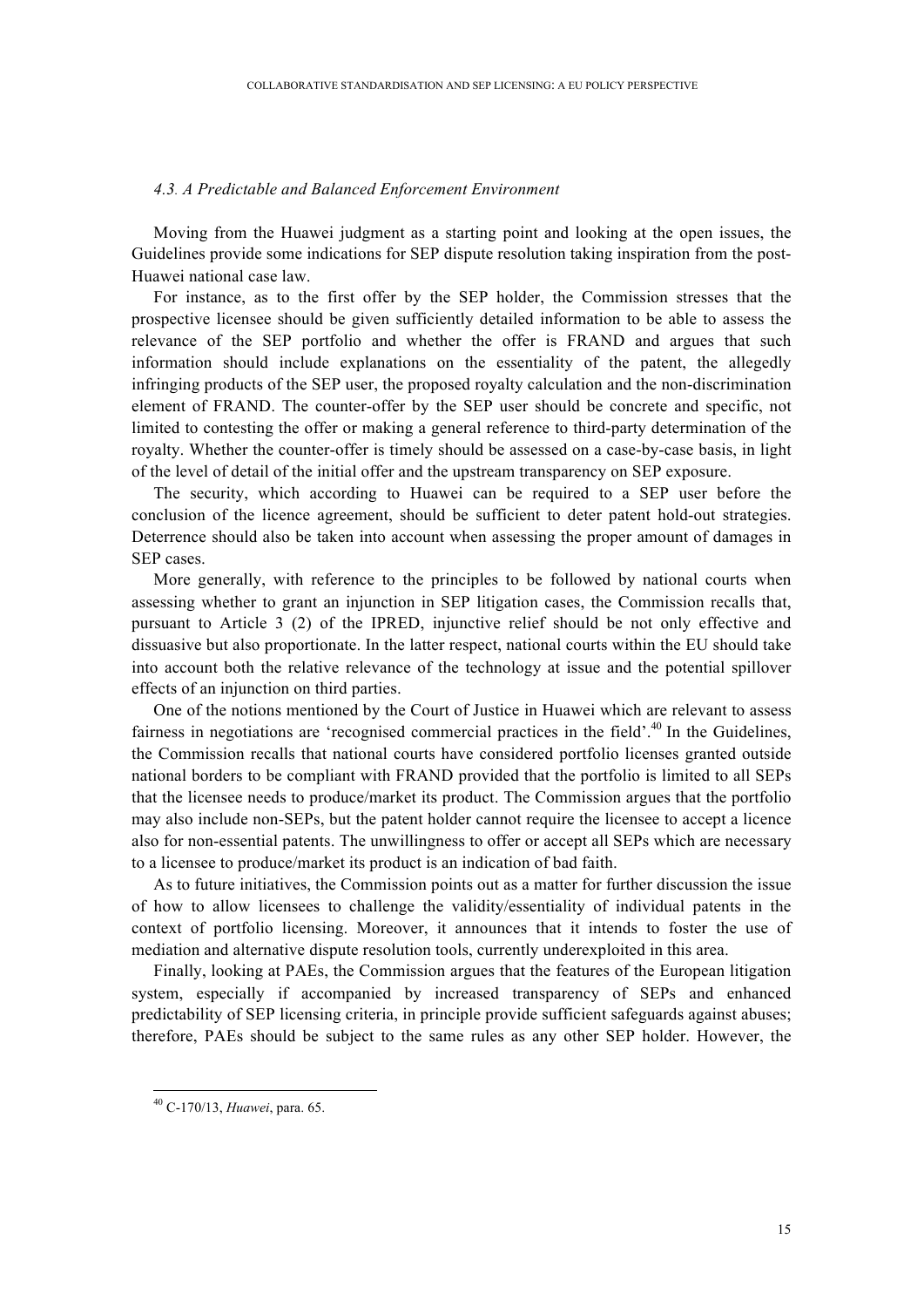impact of these players on the SEP licensing market will remain closely monitored by the Commission.

### *4.4. Open Source and Standards*

In a distinct chapter of the SEP Guidelines, the Commission focuses on the potentially virtuous relationship between open-source software implementation and standardisation, which may speed up the standard-setting process and the take up of ICT standards.

The analysis does not go much beyond a declaration of interest; however, the Commission, which supports open-source solutions with specific initiatives under Horizon 2020, declares that it will promote further discussion on how to better integrate the two processes. A study on the interaction between open-source software and FRAND licensing standardisation by the JRC and DG Connect in collaboration with the Fraunhofer Institute and the Open Invention Network, will be finalised by 2019.

# *5. Looking at the Future: the Remaining Challenges*

The SEP Guidelines were received with mixed sentiments. As one commentator put it, 'Overall, this seems to be a positive step. There is little in the guidelines that either SEP licensors or implementers would strongly object to and the Commission has done a good job in drawing together various sources of guidance in this area into a single document and endorsing the good ones. Most commendably, it has avoided putting too heavy a hand on the scales in favour of either side in the debate'.<sup>41</sup> At the same time, it is evident that there remain several open issues, both from a practical viewpoint and with reference to the conceptual framework for FRAND assessment.

# *5.1. Implementing the Guidelines*

Looking at the organisational developments envisaged in the SEP Guidelines, since the Communication does not introduce any obligation on the parties, it remains to be seen whether there will be sufficient incentives for the different entities to follow the suggested path. Much depends on the practical support that the Commission will provide to the different players. This holds not only for the measures aimed at enhancing transparency that entail significant efforts and costs for SDOs and technology contributors but also for the envisaged wider use of patent pools, licensing platforms and alternative dispute resolution tools.

 <sup>41</sup> Richard Vary (2018), cit.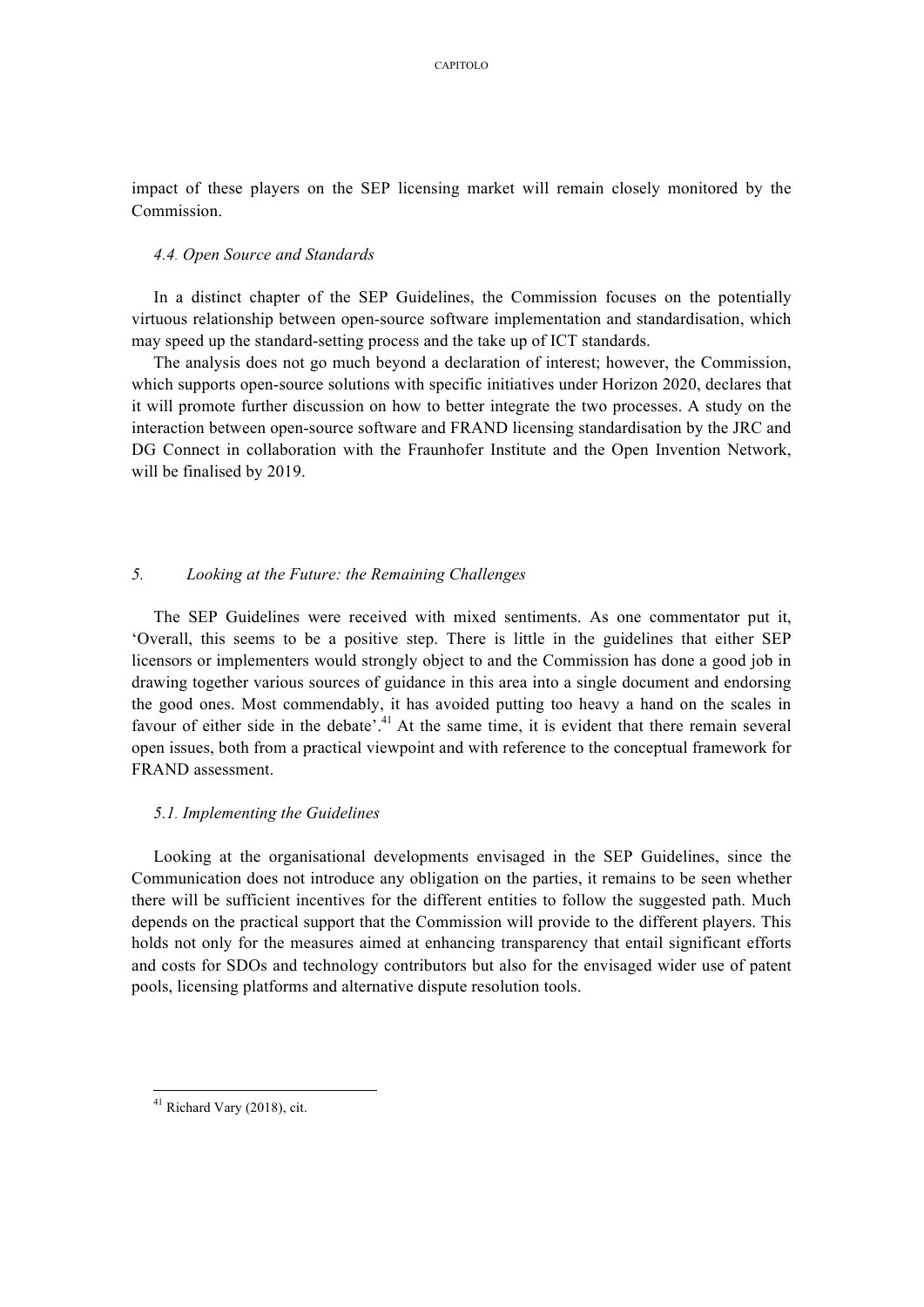#### *5.2. The Approach to Controversial Issues*

As to the conceptual framework for FRAND determination, most commentators have noticed that in the SEP Guidelines the Commission does not address some of the most controversial issues, namely use-based licensing and where in the value chain to license.

As to the first issue, the Commission does not take an express position on whether the patent holder is allowed to charge different rates depending on the use of the technology. According to the typical example, the same technology may have a different value when applied to a fridge or, instead, to a connected car. In the IoT context, where technologies may have highly different uses, a general ban on use-based licensing would have a very serious impact on the returns of technology contributors.

The second issue is whether the SEP holder should be free to choose where in the value chain to license its SEPs. According to a view, the FRAND commitment entails an obligation to 'license to all' interested implementers, at any level of the value chain, and therefore also to manufacturers of components; thus, a strategy whereby SEP holders grant licenses only to producers of the final device ('end user manufacturer') would be incompatible with the FRAND commitment. The opposite view maintains that the FRAND commitment entails the obligation to give access to all, but the SEP holder may choose to license only at one level of the value chain, e.g., at the level of the end user manufacturer. The reason is that, if the patent holder was deprived of this choice, it would become extremely difficult to differentiate license fees depending on the use of its technology in the IoT. Similarly, also restrictions on the choice of the royalty base, such as the SSPPU approach, adopted for instance in the IP policy of the Institute of Electrical and Electronic Engineers (IEEE), may have a negative impact on the profitability of technology contributors.<sup>42</sup>

All the above-mentioned issues have a direct impact on the level of royalties and, therefore, it comes as no surprise that they are hotly disputed. The Commission preferred not to make a clear-cut choice in favour of either one side or the other and decided to remain at the level of general principles. However, this does not mean that the Guidelines do not give any idea on how to proceed. The Guidelines stress that IP policies should ensure an adequate remuneration for innovators and, at the same time, there is no one-size-fits-all solution, since effective solutions may vary depending on the sector. Therefore, the Commission does not endorse a specific solution as the general best practice for all SDOs' IP policies: it is up to the future Group of Experts to provide a deeper understanding of best practices at the sectoral level.

# *5.3. Learning from National Courts and Supporting Them*

Looking at the role of courts in the SEP licensing context, in the aftermath of Huawei some of the matters left unresolved by the judgment have been addressed by the national case law. The SEP Guidelines point out some of the principles emerging from the case law as useful to provide additional guidance to stakeholders. In particular, with reference to the availability of

 <sup>42</sup> A. Gautier, N. Petit (2017), *Smallest Salable Patent Practicing Unit and Component Licensing - Why 1\$ is Not 1\$*. Available at SSRN: https://ssrn.com/abstract=2954592.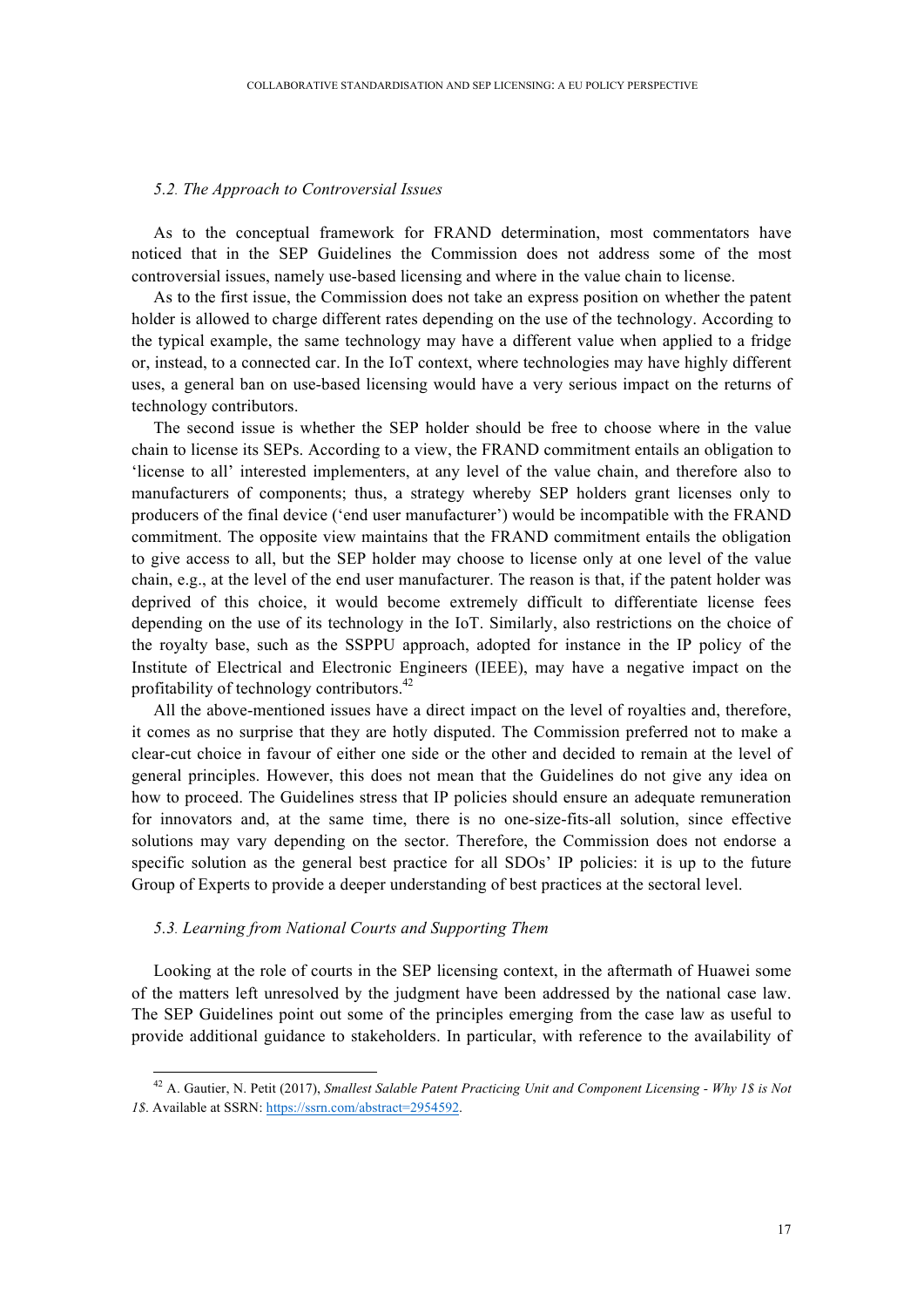injunctive relief, the Guidelines refer to some judgments of German courts providing indications on how the parties should apply the Huawei choreography in practice. Moreover, on the issue of FRAND determination, they endorse the approach of the High Court of England and Wales in *Unwired Planet v. Huawei*<sup>43</sup> both with reference to the non discrimination principle, which should be interpreted as implying that the SEP holder should not discriminate between implementers who are similarly situated, and with respect to SEP portfolio licensing for products with global circulation, for which a country-by-country licensing approach may be inefficient and not in line with recognised commercial practices.

What is interesting is the selection which the Commission proposes among the several statements contained in national case law. Notably, for instance, the Guidelines do not recall the further statement of *Unwired Planet v. Huawei*, whereby there is only a FRAND rate in a given set of circumstances and not a FRAND range. In this judgment, Justice Birss focused on how a court facing two different offers should determine a FRAND rate, taking into account not only the starting point of the negotiation but also what would be the result of a good faith negotiation. However, if the issue of FRAND determination is addressed from a different perspective, for instance, with reference to the Huawei framework which contemplates the possibility that both the offer and the counter-offer are FRAND, than it remains important to look also at the starting points of the negotiations, i.e., to determine the boundaries of the FRAND range in order to be able to verify if the offer and the counter-offer meet the requirements set by the Court of Justice.

Since the Guidelines do not mention the issue, indirectly the Commission chooses not to dismiss as irrelevant the determination of the boundaries of the FRAND range. The criteria set forth by the JRC Study of 2017 may be helpful to national courts, in particular when they have to apply the Huawei framework.

More generally, high-quality economic studies may provide insights, on the pros and cons of the different methodologies for the determination of FRAND terms, which can be useful for national courts.

In the IPR package of November  $2017<sub>1</sub><sup>44</sup>$  the Commission acknowledges the crucial role of national case law and calls on the Member States to encourage the specialisation of judges in IP and IP enforcement-related matters. Moreover, it envisages a systematic publication of judgments rendered in IP enforcement cases, at least from appeal courts and higher, in easily accessible databases. Such databases would be crucial for knowledge exchanges across the single market, more predictability, cross-border debate among IP practitioners as well as for judicial training and development of best practices, also in view of the take-off of the Unified Patent Court.

# *5.4. The EU Approach in a Global Perspective*

Discussions on the proper policy approach to licensing negotiations involving SEPs are taking place in several jurisdictions worldwide, ranging from the US to China, Japan, Korea and

<sup>43</sup> *Unwired Planet v. Huawei* (2017), EWHC 711. 44 COM(2017)707 final.